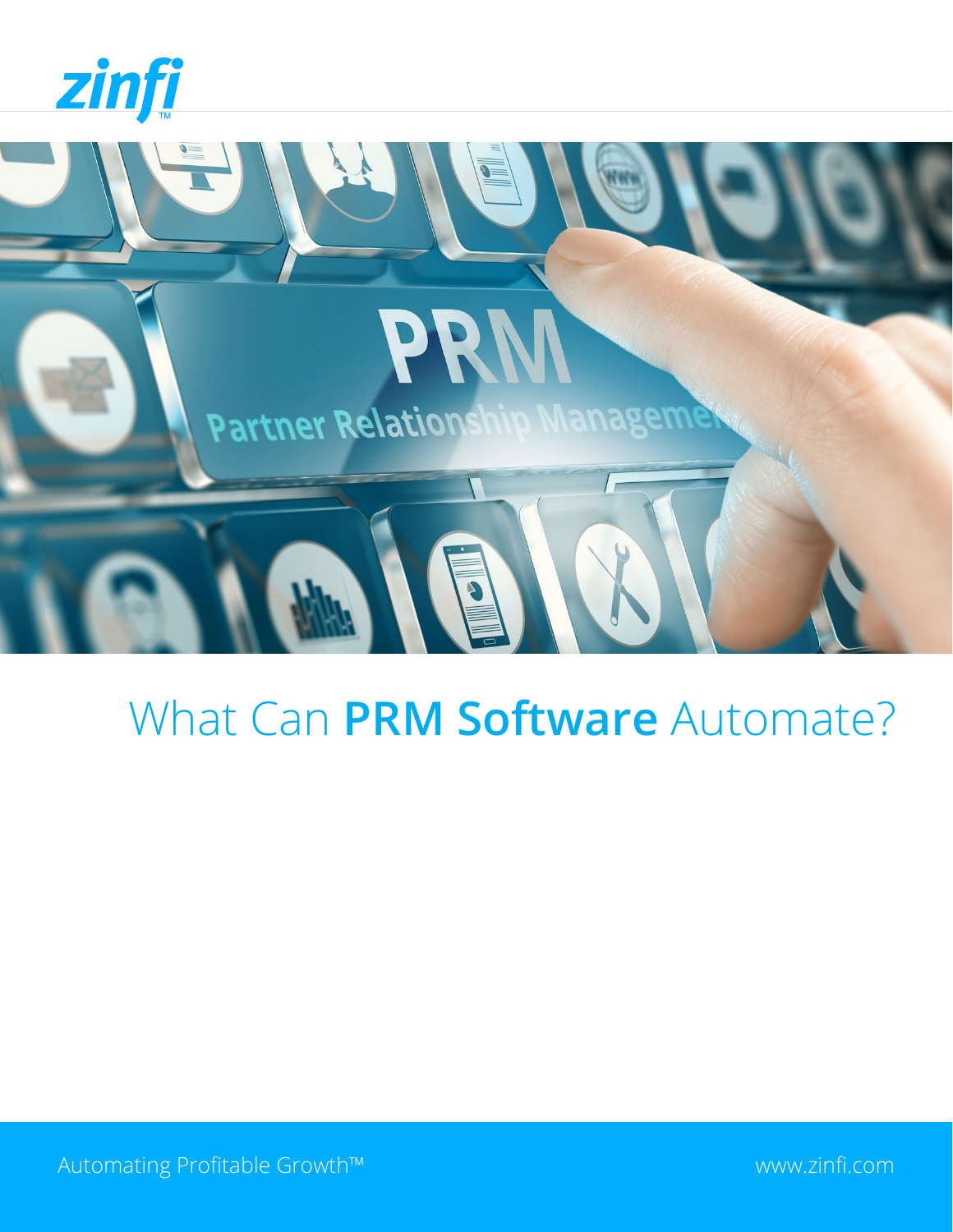



Here are all workflow modules that allow for significant customization so you can automate by channel types, programs, geographies, territories, promotions and other criteria.

In today's business environment, every organization is asking its channel management team to do more with fewer resources. This is a common challenge for any channel organization. It's not enough just to get busy the key is to figure out how to drive partner recruitment, enablement, management and sales growth in a focused way. This is where partner relationship management (PRM) software can help significantly. In this article, we will explore some of the core activities that PRM software can help automate.

*I* It is never too late or too early to<br>start automating channel activities *start automating channel activities, provided you align overall business strategy, channel management activities and the right PRM software.*

"



Automating Profitable Growth™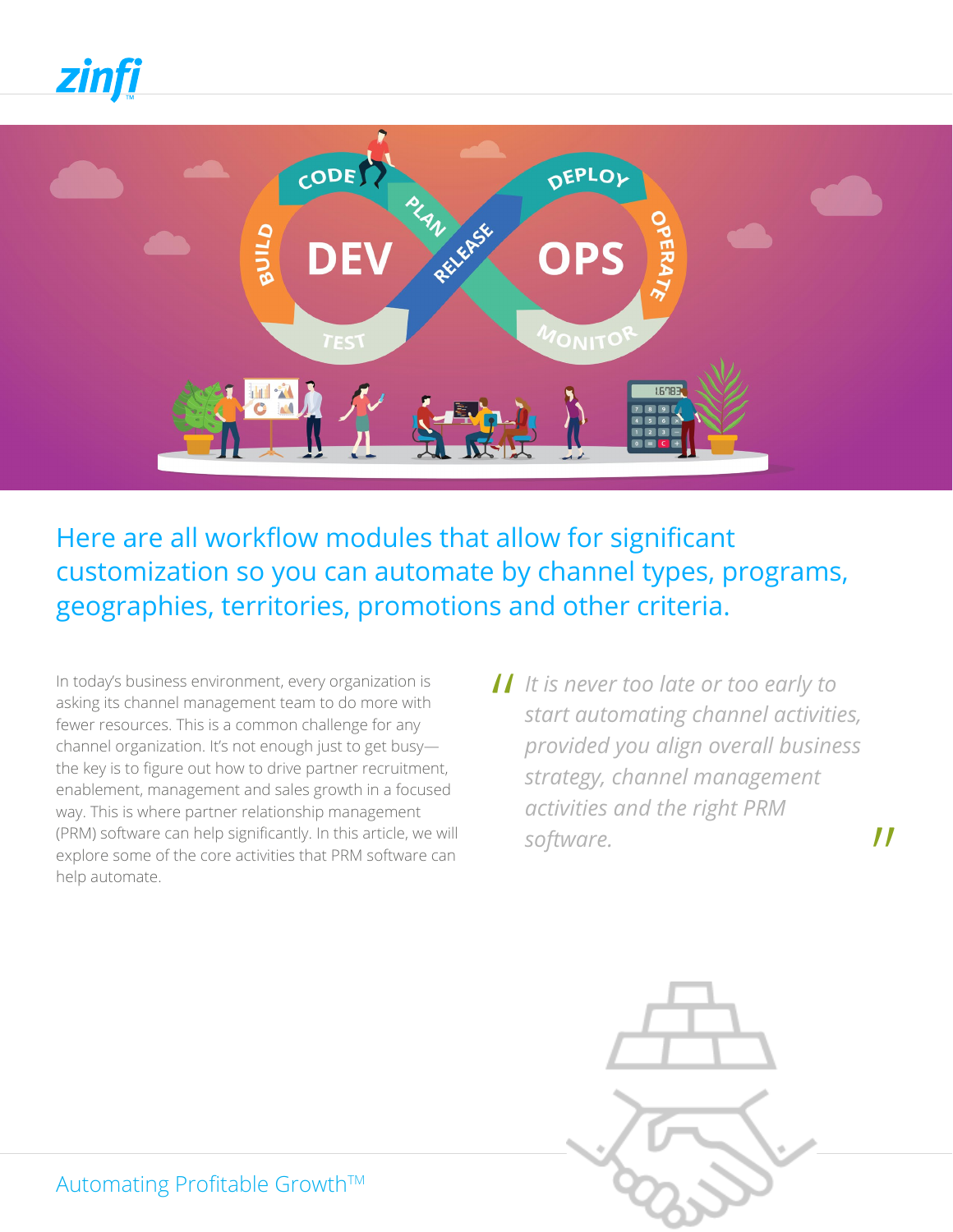**11** Broad channels have higher<br>
levels of complexity and mor *levels of complexity and more demanding automation requirements than most focused or scaled channels. The right PRM software can significantly streamline and automate broad channel activities.*

 $\boldsymbol{\prime\prime}$ 

Before we take a deep dive into the specific activities that PRM software can automate, let's discuss briefly how the activities tend to vary by company size.

- **• Focused channel (100 500 partners)**  Companies in this category tend to sell through the channel independent of their own size. In our customer base at ZINFI, we have multibillion-dollar organizations that have only a couple of hundred partners, but we also have much smaller customers who have a few thousand partners. In a focused channel where there is a relatively small number of partners, the level of engagement and focus by the vendor organization is generally high. We will discuss later how PRM software can automate the core activities for a focused channel.
- **• Scaled channel (500 2,500 partners)** In this category, the higher total number of channel partners is generally a function of two main factors: a low-price product with a high reach that allows partners to build service revenue, or moderately complex solutions with

a medium and focused reach that require specialized global delivery and support. There are always hybrids, of course, but for the sake of simplicity it makes sense to define a scaled channel in terms of these two primary scenarios. PRM software typically automates more activities in a scaled channel than in a focused channel.

**Broad channel (1,000s of partners)** – This category describes the channel for organizations with many products that are highly horizontal and broadly distributed. Prominent examples would include organizations like Microsoft, Google and Dropbox where usage of their products is quite horizontal. Certain household product companies are also good examples , although their products tend to get distributed through broadliners —e., large retail chains in developed countries, as well as lots of "mom and pop" stores in emerging countries. Overall, broad channels have higher levels of complexity and more demanding automation requirements than most focused or scaled channels. However, the right PRM software can significantly streamline and automate broad channel activities.

The key to operating successfully in a focused or scaled or broad channel is understanding how your distribution strategy will ultimately support the growth ambitions of the company. For an organization with a niche product that has a relatively narrow focus, too many partners can create an over-distribution problem and make the product more difficult to sell. Therefore, before any PRM software can effectively automate and optimize channel activities, the organization's channel strategy has to be closely aligned with the nature of its channel.

The critical factor in moving from a focused channel to a scaled channel and eventually to a broad distribution network is to have highly streamlined programs and an automation tool—namely, PRM software—that can effectively automate more activities as the organization's business evolves. We know that automating a channel can be sequential: You start small and then build on your successes. This rule is most applicable to fast-growing companies. However, if your organization has already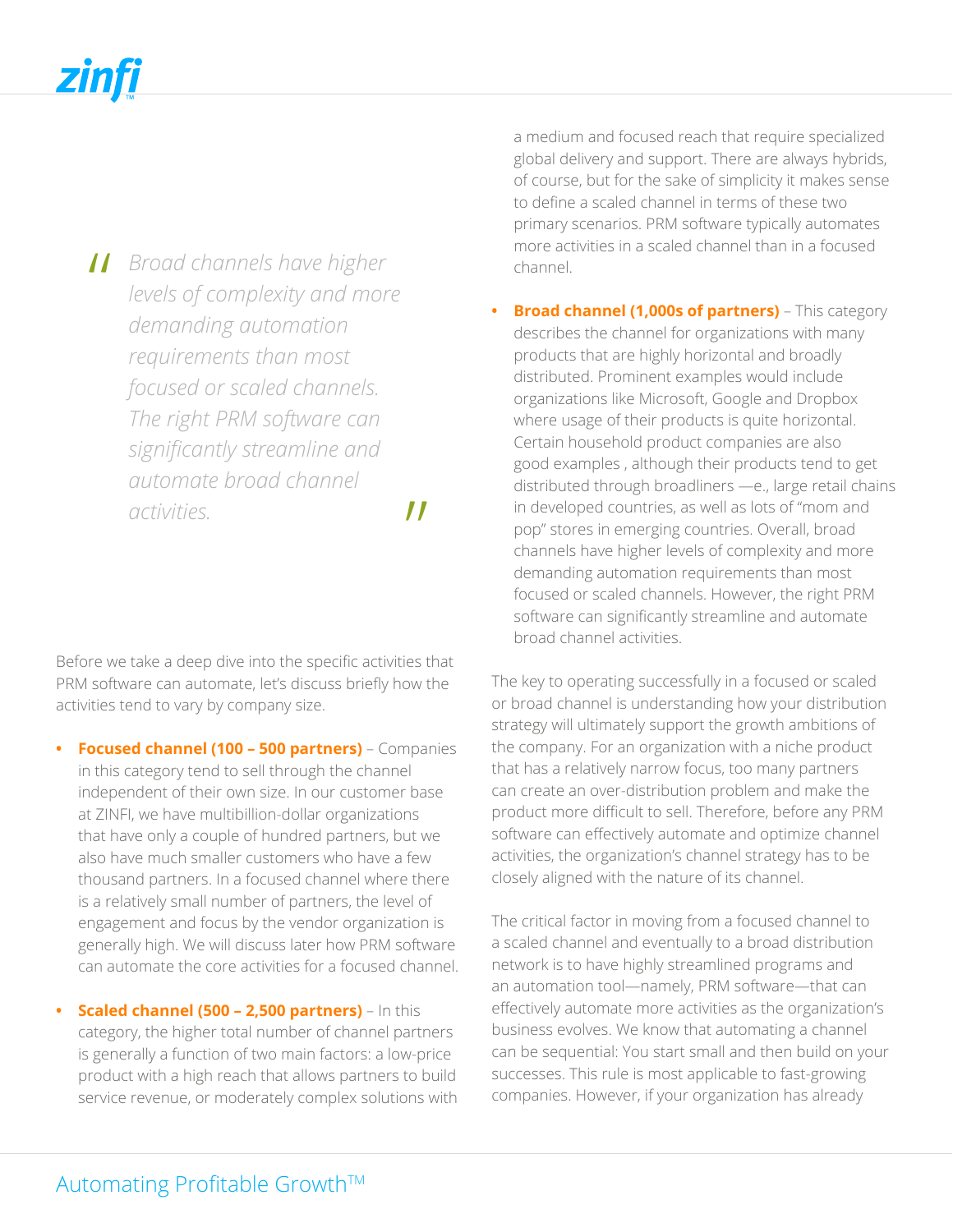*II* In a channel with this kind of<br>
complexity, you need state-<br>
of the art PPM software that *complexity, you need stateof-the-art PRM software that allows you to do all of these things easily and quickly.*  $\boldsymbol{\prime\prime}$ 

been around for a while and is already selling through a channel—focused, scaled or broad—you absolutely have the same opportunities to optimize effectiveness through automation by selecting the right set of tools.

Let's review briefly what you can do for each of the three main channel types—focused, scaled and broad—by aligning your channel strategy, programs, policies and PRM software automation platform.

# **• PRM software for focused channel automation**

– If you are starting with a few hundred partners, the first thing you want to do is to put together a partner portal that has a highly customizable portal content management module to tailor pages, content and assets to various partner types, groups and locations. Make sure that you have turned on modules for a **[content library](https://www.zinfi.com/products/partner-portal-management/library-management)**, a **[co-branded asset library](https://www.zinfi.com/products/partner-portal-management/co-branded-assets-management)**, **[learning management](https://www.zinfi.com/products/partner-relationship-management/partner-learning-management)** and **[deal registration](https://www.zinfi.com/products/partner-relationship-management/deal-registration)**.

These will significantly boost your ability to collaborate remotely in an asynchronous way on a 24×7 basis.

**• PRM software for scaled channel automation** – Once you have scaled your channel to where you have several hundred to thousands of partners, you will likely want to have the capacity to automate a variety of channel programs, policies, onboarding processes and more. That means you will need **[workflow](https://www.zinfi.com/products/portal-administration-management/workflow-management-flexiflow)  [automation](https://www.zinfi.com/products/portal-administration-management/workflow-management-flexiflow)** capabilities that allow you to build custom workflows. You also should have the ability to create various types of **[dynamic reports](https://www.zinfi.com/products/partner-relationship-management/business-intelligence-reports/)** that allow you to track key metrics and understand what is going on in your channel both globally and at the territory level.

**• PRM software for broad channel automation** – Organizations optimizing a broad channel require everything that focused and scaled channels need, but also advanced workflow or activity automation modules such as **[business planning](https://www.zinfi.com/products/partner-relationship-management/partner-business-planning/)**, **[contract management](https://www.zinfi.com/products/partner-relationship-management/partner-contracts-management/)**, **[lead management](https://www.zinfi.com/products/partner-relationship-management/partner-lead-management/)**, **[MDF management](https://www.zinfi.com/products/partner-relationship-management/market-development-funds-management/)** and **[sales rewards](https://www.zinfi.com/products/partner-sales-management/rewards-management)**. Theses are all workflow modules that allow for significant customization so you can automate by channel types, programs, geographies, territories, promotions and other criteria. In a channel with this kind of complexity, you need state-of-the-art PRM software that allows you to do all of these things easily and quickly.

Before you embark on an automation journey using PRM software, make sure you vet potential vendors carefully. Your chosen vendor should have earned endorsements from leading analyst firms, received overwhelmingly positive reviews and generated positive feedback from its existing customer base. It should also offer a highly scalable and adaptable platform that can easily grow with your evolving channel needs. One thing you can depend on is this: Change is certain, and you always have to be ready to do more with less. A powerful, easy-to-use, highly configurable PRM platform is a critical tool for realizing this goal in real life.

I hope this overview has convinced you it is never too late or too early to start automating channel activities, provided you align overall business strategy, channel management activities and the right PRM software. Doing so will not only reduce waste but also significantly impact your return on investment—whether your channel is very focused or very broad or somewhere inbetween.